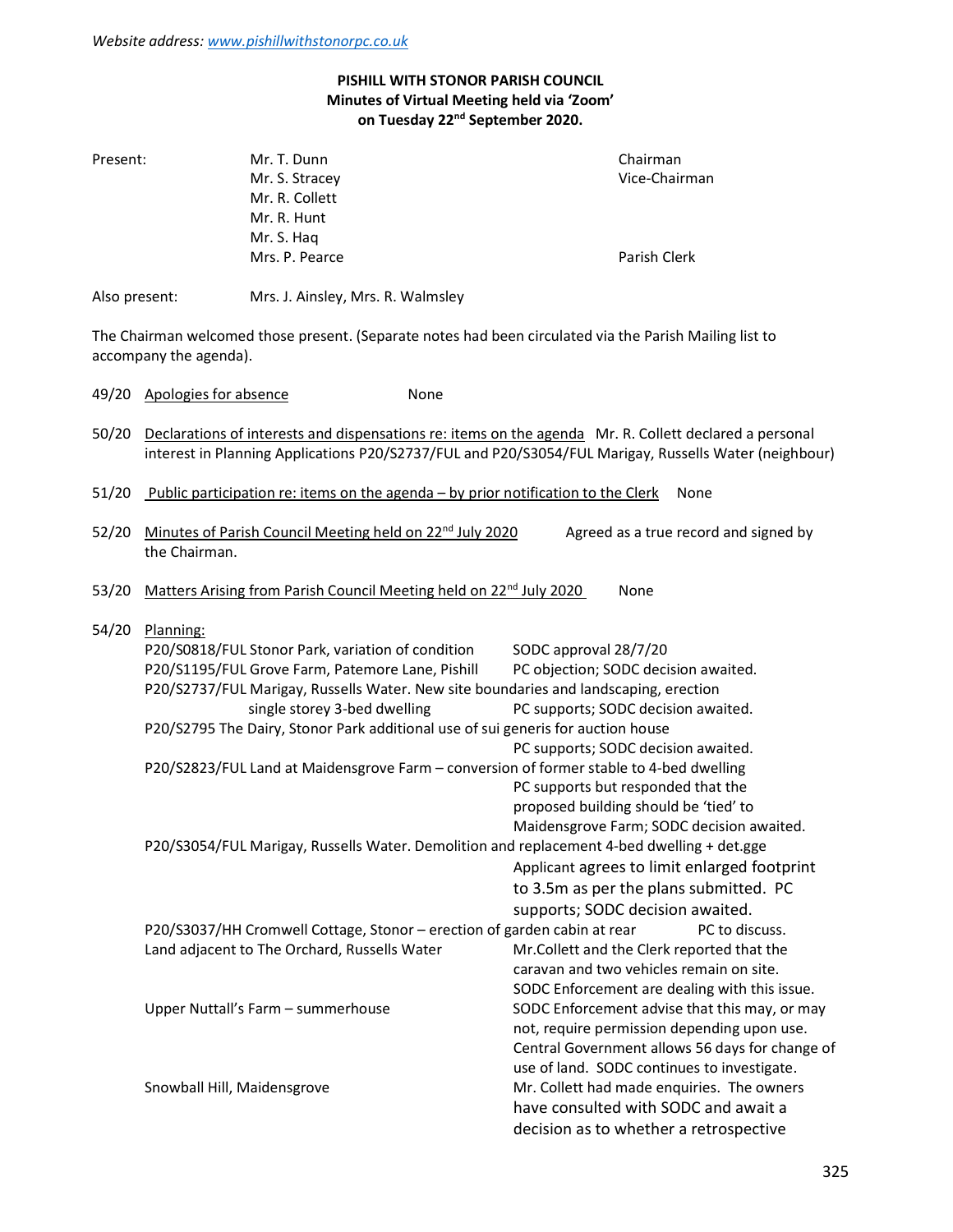|                                                                                                                                                                                                                                 |                                                                                                                                                                                                                                                                                                                     | 54/20 Planning (cont)<br>Snowball Hill, Maidensgrove (cont)           |                                                                       | planning application will be required. The<br>Clerk was asked to inform Swyncombe<br>Parish Council                                                                                                                                                                                                                                                                                                                                                                                                                         | PP          |
|---------------------------------------------------------------------------------------------------------------------------------------------------------------------------------------------------------------------------------|---------------------------------------------------------------------------------------------------------------------------------------------------------------------------------------------------------------------------------------------------------------------------------------------------------------------|-----------------------------------------------------------------------|-----------------------------------------------------------------------|-----------------------------------------------------------------------------------------------------------------------------------------------------------------------------------------------------------------------------------------------------------------------------------------------------------------------------------------------------------------------------------------------------------------------------------------------------------------------------------------------------------------------------|-------------|
|                                                                                                                                                                                                                                 | Government White Paper re: changes to the current planning system.<br>Mr. Dunn reported on this; he feels that it is unlikely to impact Pishill with Stonor Parish in view of the<br>AONB, but generally could make the construction of extensions easier. The consultation process will<br>continue for some time. |                                                                       |                                                                       |                                                                                                                                                                                                                                                                                                                                                                                                                                                                                                                             |             |
| 55/20                                                                                                                                                                                                                           | a)                                                                                                                                                                                                                                                                                                                  | <b>Parish Communications</b><br>Noticeboards at Stonor and at Pishill | Mr. Bill Eastwood, who has constructed the new Stonor board.          | The replacement Stonor board is complete and Mr. Godfrey has agreed a new position for<br>the Pishill board outside 'The Crown'. The Parish Council is very indebted to him, and to<br>The posts have been obtained and the boards will be installed with the assistance of                                                                                                                                                                                                                                                 |             |
|                                                                                                                                                                                                                                 | b)                                                                                                                                                                                                                                                                                                                  | was for 'Stonor' to be spelt correctly.                               | Mr. Philip Shaw, Mr.Hunt, Mr. Stracey and Mr. Godfrey, in due course. | Modification of website to achieve greater accessibility to people with disabilities:<br>Vision ICT are making progress with the new website. The only alteration required so far                                                                                                                                                                                                                                                                                                                                           | RH/SS<br>PP |
|                                                                                                                                                                                                                                 | c)                                                                                                                                                                                                                                                                                                                  | Group 'io' communication                                              | Mr. Haq has not been able to progress this at present.                |                                                                                                                                                                                                                                                                                                                                                                                                                                                                                                                             | b/f         |
| 56/20                                                                                                                                                                                                                           | Roads<br>a)<br>b)                                                                                                                                                                                                                                                                                                   | B480<br>request assistance.                                           |                                                                       | The Clerk reported that some remedial work appears to have been carried out.<br>Ditches Mr. Hunt reported that since Mr. Philip Shaw carried out the work required the<br>B480 ditches have been improved. Mr. Hunt felt that work is needed to alleviate the<br>flow of water from Maidensgrove, which is seriously contributing to the problems<br>in Stonor. The Clerk was asked to contact Oxfordshire County Council Highways to<br>Mr. Stracey reported that the ditches in Balham's Lane are also improved, with the | PP          |
| gully inlets now concreted; they should be more easily maintained in future.<br>Swale ditch, Stonor Park<br>c)<br>Mr. Stracey reported that quotations have been sent by Stonor Park to OCC Highways<br>who are yet to respond. |                                                                                                                                                                                                                                                                                                                     |                                                                       |                                                                       | SS/PP                                                                                                                                                                                                                                                                                                                                                                                                                                                                                                                       |             |
| 57/20                                                                                                                                                                                                                           | a)<br>b)                                                                                                                                                                                                                                                                                                            | <b>Commons Report</b><br>Driving on Commons<br>Driving on fields      | Nothing to report<br>Some activity at present.                        |                                                                                                                                                                                                                                                                                                                                                                                                                                                                                                                             |             |

\_\_\_\_\_\_\_\_\_\_\_\_\_\_\_\_\_\_\_\_\_\_\_\_\_\_\_\_\_\_\_\_\_\_\_\_\_\_\_\_\_\_\_\_\_\_\_\_\_\_\_\_\_\_\_\_\_\_\_\_\_\_\_\_\_\_\_\_\_\_\_\_\_\_\_\_\_\_\_\_\_\_\_\_\_\_

# 58/20 Footpaths Report

 Nothing to report. In answer to a query, Mr. Hunt responded that there seems no increase in littering on footpaths, but a more significant amount appears to be generated by cyclists alongside roads and lanes.

## 59/20 Refuse and Waste Management

 a) Purchase of litter pickers etc. Mr. Haq has received delivery of 20 sets of litter pickers and Hi-Viz jackets, available for loan to parishioners. The equipment is identical to that provided by SODC for the annual litter picking event in early Spring.

 b) Difficulty with refuse collections in Maidensgrove Mr. Stracey attended a meeting held with the residents, SODC/Biffa and Mr Mark Herbert

 (representing Stonor Park). Agreement was reached that the overhanging hedges would be trimmed using parish council funding and that the parish council would fund one-third of road repair to allow easier access for the refuse lorries. The hedge trimming has been completed and the account paid by the parish council. 324